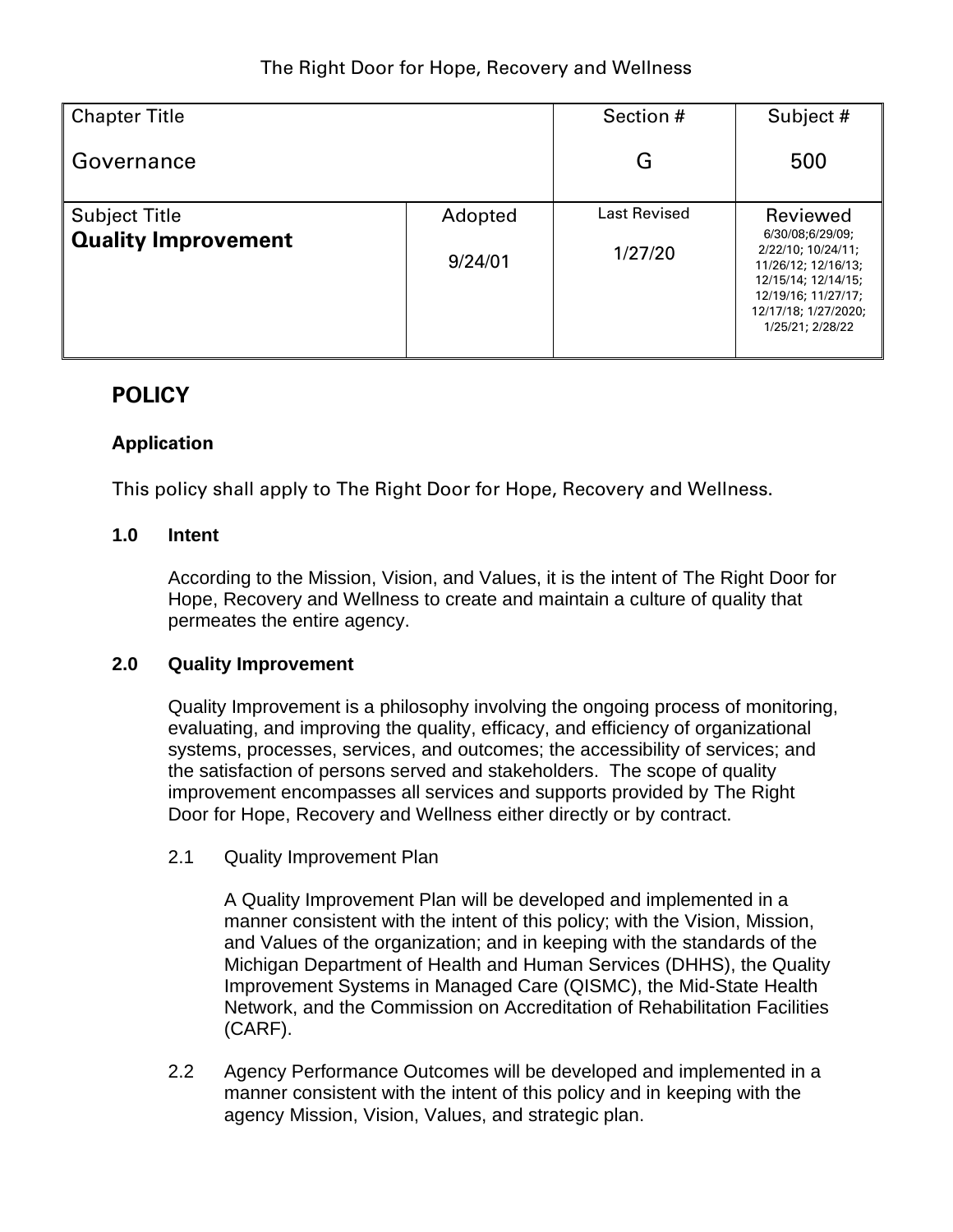| <b>Chapter Title</b>       |         | Section #    | Subject #                                                                                                                                               |  |
|----------------------------|---------|--------------|---------------------------------------------------------------------------------------------------------------------------------------------------------|--|
| Governance                 |         | G            | 500                                                                                                                                                     |  |
| <b>Subject Title</b>       | Adopted | Last Revised | Reviewed                                                                                                                                                |  |
| <b>Quality Improvement</b> | 9/24/01 | 1/27/20      | 6/30/08;6/29/09;<br>2/22/10; 10/24/11;<br>11/26/12; 12/16/13;<br>12/15/14; 12/14/15;<br>12/19/16; 11/27/17;<br>12/17/18; 1/27/2020;<br>1/25/21; 2/28/22 |  |

- 2.3 Authority and Responsibility
	- 2.3.1 The authority for Quality Improvement is vested by the Board in the CEO.
	- 2.3.2 The CEO will submit the Quality Improvement Plan to the Board annually for review and approval.
	- 2.3.3 The Board is responsible for the establishment of Agency Performance Outcomes.
	- 2.3.4 The CEO is responsible for ensuring the ongoing development and implementation of the Quality Improvement Plan and Agency Performance Outcomes which would include: communication of the philosophy; implementation of the structure and development of procedures and practices intended to support the plan and outcomes; and allocation of the necessary human and financial resources to fully implement the plan and outcomes.
- 2.4 Reporting

The Board will receive periodic reporting as to the progress of quality improvement efforts and process improvements.

2.5 Evaluation

Annually, the organization, with the input of staff, persons served, and providers, will evaluate the effectiveness of the quality improvement structure and processes and make recommendations to the CEO for revisions to the Quality Improvement plan and Agency Performance Outcomes.

#### References

CARF Standards Manual, Section: Performance Improvement